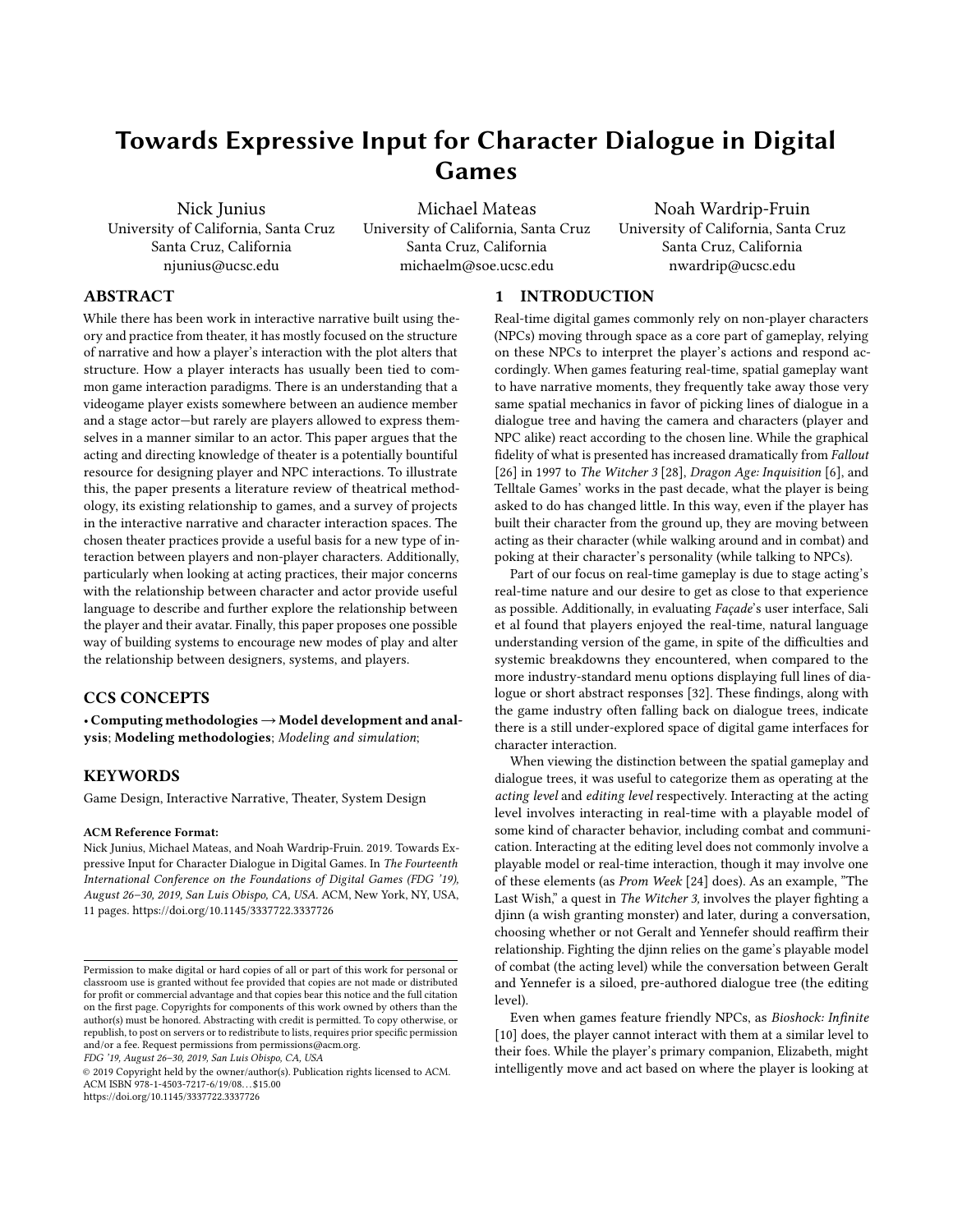FDG '19, August 26–30, 2019, San Luis Obispo, CA, USA Junius, Mateas, and Wardrip-Fruin

any given time [\[38\]](#page-10-7), that is largely the extent of the free form, noncombat interactions. There are no verbs beyond walk and look the player has to interact with their companion, only the overloaded "interact with" button presses to begin little scripted vignettes. Still, having a character that understands their spatial relationship to the player for reasons other than combat is a very real step towards new kinds of gameplay.

In 2016, both Oxenfree [\[35\]](#page-10-8) and Titanfall  $2^1$  $2^1$  [\[7\]](#page-10-9) allowed players to talk to characters while moving around their environments, in contrast to traditional interactive dialogue scenes. With that said, neither game placed much weight on what the player was doing while talking with other characters. They still rely on the player picking from a set number of choices and playing certain animations based on what the player picked. What they do provide is a step towards more real time interaction between players and NPCs as they naturally incorporate character silence rather than needing to add a timer or extra dialogue option. These two games still ask the player to operate as an actor and editor even as they ask that the player does both at the same time. Additionally, the interaction the player has with the game's plot is still very much at the editing level and whatever physical acting the player might try means nothing to the game's systems.

Theater provides a framework for translating spatial elements into narrative meaning. There have been repeated calls to look to theater for design inspiration [\[14\]](#page-10-10) [\[17\]](#page-10-11) [\[37\]](#page-10-12), but specifically how actors and directors use human physicality and location in space to create emotional responses has largely been ignored. We posit that one possible starting point is using this theatrical knowledge as the basis for creating narrative nav-meshes, spatial markup and tagging to allow game systems, including NPCs, to interpret player actions at an acting and narrative level. We are interested in exploring character interactions more at the acting level, and more specifically using theater's knowledge of physicality and physical acting as the model. When we discuss physical acting with regards to player avatars in games, we are specifically referring to the affordances and actions available to the player, not that players must perform those actions in physical space as input.

We take this view of physical acting, in part, because of the lower technical burden of reading inputs using more traditional interfaces, such as the mouse and keyboard or Xbox 360 gamepads, compared to real world physical gestures. It also allows us to further explore the relationship between player and avatar as we attempt to create new types of interaction using these common interfaces. Furthermore, we seek to create a constrained environment that leverages players' existing experience with real-time, combat focused games to hopefully make communicative real-time gestures more accessible. Asking players to gesture using their own body removes some of those constraints and does not necessarily increase player engagement with characters—it may even make acting as another character more difficult [\[4\]](#page-10-13). For this reason we view work like Project IMMERSE [\[34\]](#page-10-14) as falling beyond the scope of this paper.

Our goal with this paper is twofold. First, to provide an overview of some of the existing arguments that have been made about the relationship between theater and interactive narrative. Second, to identify the most relevant insights from these theories, as well as theories and practices of physical acting, to inform a planned project (briefly described in the following subsection) that enables game players to engage in physical acting, using the bodies of their avatars, as the primary interactive component.

#### 1.1 System Design Goals

When discussing plot and story, we specifically use Aristotle's definitions [\[1\]](#page-10-16). The story is made up of events the audience may or may not see. The plot is made up only of the events the audience experiences. For our purposes, these definitions are useful in describing the relationship between the full extent of the content authored, largely dialogue fragments (the story) and what any given playthrough will expose, the completed lines actually displayed (the plot).

In our planned project, the primary actions available to both the player and NPCs are moving through space and using a constrained set of gestures. In addition to the direction of movement, characters will necessarily need to be able to speed up or slow down their pace. To avoid overwhelming players with controls, we will limit the number of speeds to three, a default walk speed, a faster run, and a slower amble. This control over speed will extend to gestures, allowing players to dynamically change how quickly a gesture is done. Additionally, the length of time a gesture takes will be directly under the player's control. To reduce the authoring burden and avoid overwhelming the player, we will limit the number of core gestures to three.

By having the character gesture and move through space, values corresponding to the set of emotional affects that character is capable of expressing will be updated based on designer specified rules connecting gestures to emotional affects and the details interpreted by the narrative nav-mesh. Each of the emotional affects with the highest value will then be chosen and used as part of the conditions for picking the next line of dialogue.

In keeping with our goal of creating a simple interface and wanting to encourage more combinatorial play with movement and gesture, each player movement will change the values of multiple emotional affects. This means players will have to use sets of gestures and different kinds of movement to express specific sets of emotional affects rather than simply being able to hold a single button down and express exactly what they want all the time. We hope this will not only allow players to express characters as they desire, but also further highlight each character's physicality.

# 2 THE CROSSOVER OF GAMES AND THEATER

Aristotle has been one of the more influential guides for discussing the relationship between games and theater since Brenda Laurel's dissertation and subsequent publication of Computers as Theater [\[14\]](#page-10-10) [\[17\]](#page-10-11). More recently there has been more interest in Konstantin Stanislavsky's acting methods as a lens for understanding interactive narrative [\[37\]](#page-10-12) and as a game design methodology [\[16\]](#page-10-17). In this section we focus on how theater has influenced the current understanding of games and interactive drama as well as how our proposal for building systems inspired by theatrical acting and directing fits into this prior work.

<span id="page-1-0"></span><sup>&</sup>lt;sup>1</sup>These are not the first games to allow action to continue during dialogue. Starflight [\[36\]](#page-10-15) allowed both the player and NPCs to use all their ship functions while in conversations, including firing weapons.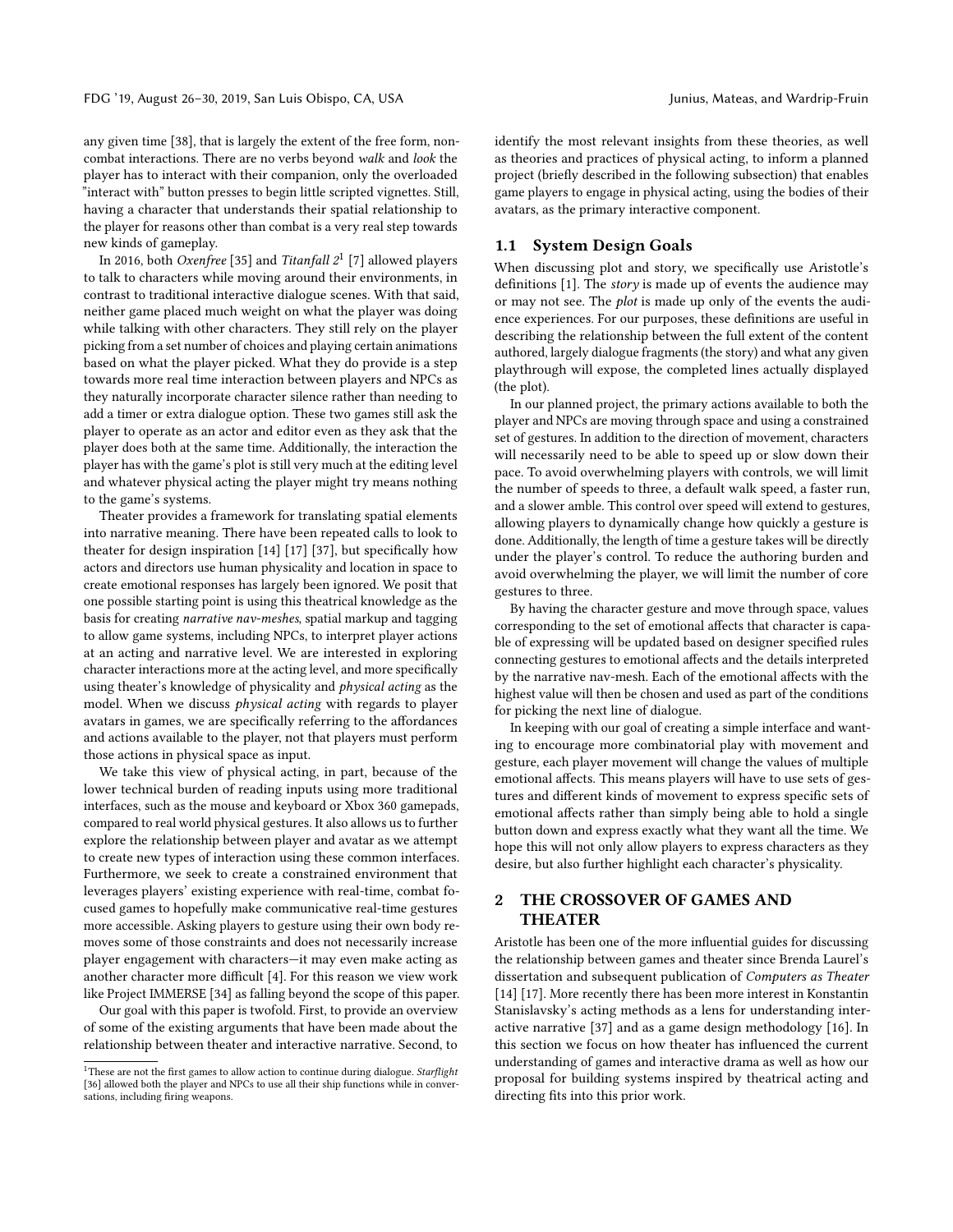We have chosen to avoid discussing the work done applying Boal [\[9\]](#page-10-18) and Brecht [\[33\]](#page-10-19) to video games in significant detail in this section primarily because of our focus on the transformational properties of more traditional acting techniques [\[30\]](#page-10-20) [\[15\]](#page-10-21) [\[2\]](#page-10-22). For Boal's Forum Theater, the *spect-actors*<sup>[2](#page-2-0)</sup> would take turns playing the protagonist to explore how the protagonist's oppression could be broken [\[9\]](#page-10-18). In a sense, Boal's practice was more akin to the rehearsal described by more traditional theater practitioners [\[30\]](#page-10-20) [\[15\]](#page-10-21) [\[2\]](#page-10-22) while we are more interested in what it means to be asking the player to be a more traditional type of actor during a performance.

Brecht's view of the character and actor as remaining distinct [\[33\]](#page-10-19) is applicable to our interest in physical acting. However, at this point in our exploration of the subject, our primary concern is in better understanding the effects of attempting to capture the transformational properties of physical acting as a game interface. Additionally, with our definitions of the acting and editing levels of interaction, we view the switches between the acting and editing levels as implicitly Brechtian [\[33\]](#page-10-19) in how they change the distance between player and character in a game like The Witcher 3 when transitioning from combat to dialogue scenes.

## 2.1 Acting and Constraints

One of the early observations Brenda Laurel makes in Computers as Theater is that simply placing an audience on stage is not a useful metaphor or practice for applying Aristotelean thinking about the theater to human computer interaction. She specifically states that by inviting the audience to interact with the the work, either theatrical or digital, they necessarily can no longer be considered audience members or observers, they must, by definition, be actors [\[14\]](#page-10-10). Following this assertion, Laurel says "Optimizing frequency, range, and significance in human choice-making will remain inadequate as long as we conceive of the human as sitting on the other side of some barrier, poking at the representation with a joystick or a mouse or a virtual hand" [\[14\]](#page-10-10). In other words, when we previously characterized the current standard of character interaction in digital games (the dialogue tree) as operating at the editing level, it is because the player can only prod the characters into acting, they are not in fact acting alongside the characters.

Another important observation Laurel makes is that the impreciseness of theater is a strength when looking to it for inspiration in interface design, particularly when designing interactive stories. Of particular note is her assertion that "when 'imprecision' works, it delivers a degree of success that is, in balance against the effort required to achieve it, an order of magnitude more rewarding than the precision of programming, at least for the non-programmer" [\[14\]](#page-10-10). Specifically with regards to games, designers don't always need to strive for perfect simulations or understanding of player intent. After all, misunderstandings and unintended consequences are a common cause of conflict and conflict is central to drama. Why shouldn't we embrace the conflict that emerges from the interaction of players and systems at a narrative level? By framing systems as characters, these breakdowns can actually make characters more believable and engaging [\[13\]](#page-10-23).

Laurel also reminds us that how a failure is presented is largely responsible for whether there is a breakdown in the experience [\[14\]](#page-10-10). A text parser not recognizing a word and simply stating that fact will not create a conflict useful to a plot. A character misinterpreting what the player said as flirting and then forcefully rejecting them is useful to a plot. Both of these are failures of a system to recognize player intent, but to create a useful conflict, an action, or at least a strong suggestion of action, should follow. Otherwise the player is asked to do the bulk of the work repairing the breakdown on their own.

In building interactive spaces, game designers must also be creating extrinsic and intrinsic $3$  constraints for interacting with the world. As Laurel observes: "the actor is constrained in the performance of [their] character primarily by the script and secondarily by the director, the accoutrements of the theater... and the performances of [their] fellow actors... In spite of these narrow limits, the actor still has ample latitude for individual creativity" [\[14\]](#page-10-10). Again this is why we do not usually consider a player's interactions with a dialogue tree as existing in the acting level. The constraints placed on the player rarely allow for creativity in expression or choice, rather they are simply expressing a preference of tone or character that already exists within the authored content. A combat encounter in F.E.A.R. [\[27\]](#page-10-24) still has a massive number of explicit and implicit constraints placed on it, largely personified by nearly every button the player can press creating an attempt to cause physical harm. As Laurel describes "intrinsic constrains should not shrink people's perceived range of freedom of action, but rather enhance them" [\[14\]](#page-10-10). In this way the constraints in F.E.A.R. breed creativity in players in a similar way the constraints of a play script and production breed creativity in an actor.

# 2.2 Aristotle and the Causes

Aristotle has been the centerpiece of both Laurel and Mateas's work in interactive drama, with the Four Causes informing how player agency fits into traditional narrative structure. Formal cause, the structure created by the playwright (or designers), and material cause, what the audience experiences [\[17\]](#page-10-11), have been given the most focus, with efficient cause, the material components that contributed to the production (including skills, tools and techniques), and end cause, the emotional experience of the audience [\[14\]](#page-10-10), being less emphasized. Laurel does however observe that "the human interactor is also part of the efficient cause; that is, interactors are co-authors" [\[14\]](#page-10-10) and this is one of our primary interests in building systems to facilitate digital acting. While actors may not have the agency of a character, they still have a large amount of agency in how a character is expressed and experienced.

In building the definition of interactive drama, Mateas incorporated Janet Murray's categories for the analysis of interactive story experiences: immersion (the feeling of being present and engaged in another place), agency (the feeling of empowerment from taking intentional action in the world), and transformation $^4$  $^4$  [\[17\]](#page-10-11). Of these

<span id="page-2-0"></span> $^2\!$  The audience members are participants, not simply passive observers in Theater of the Oppressed.

<span id="page-2-1"></span> ${}^{3}$ Extrinsic constraints refer to the context of a person as an interactor, the placement of "pause" and "quit" buttons on a controller layout for example. Intrinsic constraints refer to the context of a person's ability to interact within the fictional world, whether they can pick up and throw a rock for example [\[14\]](#page-10-10).

<span id="page-2-2"></span><sup>&</sup>lt;sup>4</sup>Mateas identifies three distinct meanings of transformation: transformation as masquerade, or allowing players to become someone for the duration of the experience;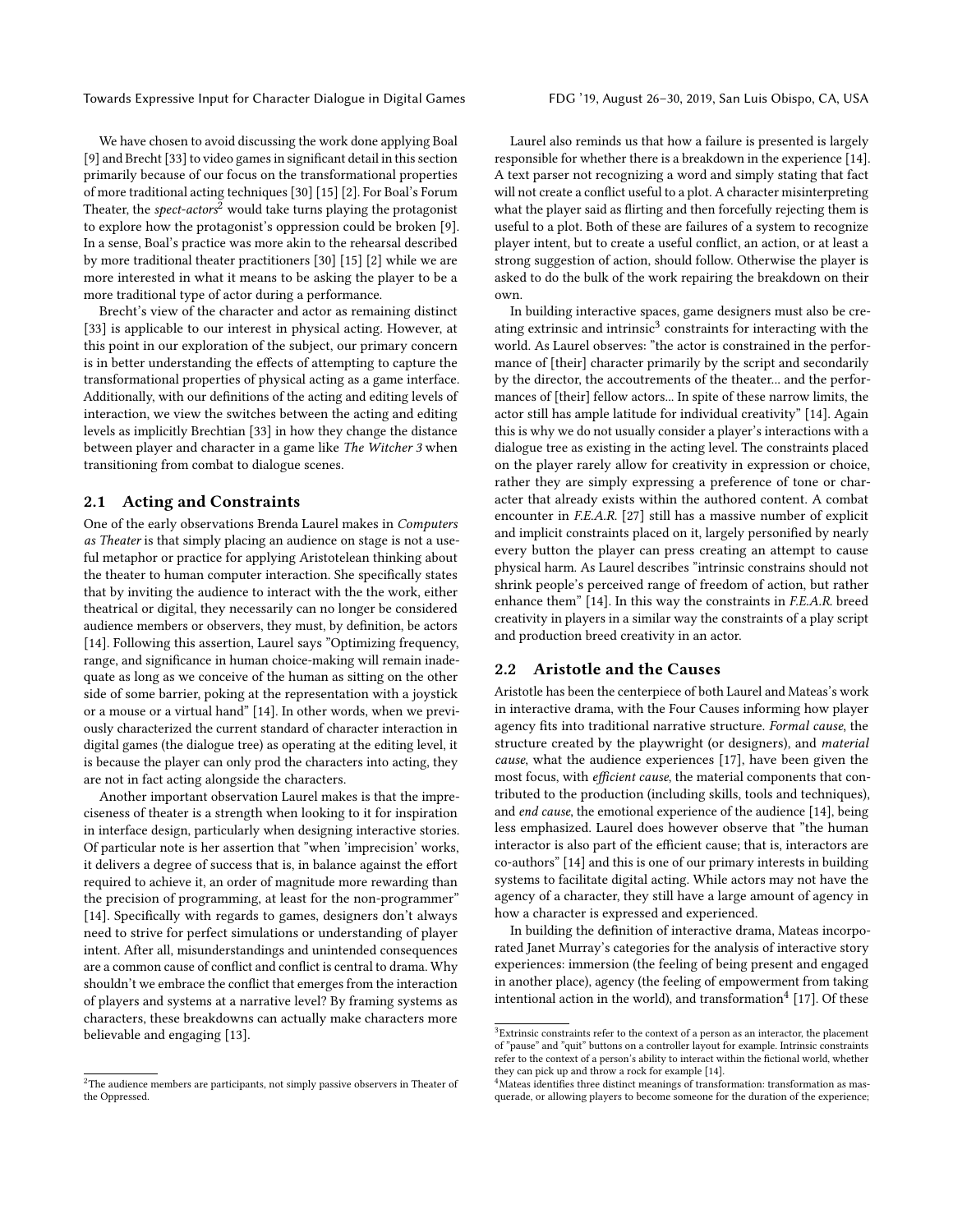three categories, he considers agency to be the most fundamental to creating an interactive drama, in part because he views immersion and transformation as already encapsulated in the Aristotelian model. His characterization of transformation, as a change in the protagonist, and additions to Aristotle's formal and material causes [\[17\]](#page-10-11) explicitly position the player as a *character* in the world, not simply enacting a character, and to have a satisfying experience they must be able to affect the world as a character would.

Like Laurel's discussion of intrinsic constraints, Mateas's definition of agency in interactive drama relies heavily on how setting boundaries through material (constraints dictated by what the player can interact with) and formal (constraints dictated by plot and setting) affordances allows for a feeling of agency and creativity. He defines an experience creating a high amount of agency when the actions available to the player appear in concert with with what the plot, setting, and structure dictate and a lack of agency when there is an imbalance between the formal and material affordances [\[17\]](#page-10-11). In doing so he invokes Aristotle's idea of unity of action, or when actions in a plot all build towards some goal. It is for this reason we are specifically interested in acting and directing methodology since they provide fairly concrete ways of constraining the available actions for an actor in a natural way while still giving them agency over the character, scene, and plot.

In his discussion of immersion in relation to the neo-Aristotelian model of interactive drama, he re-frames it as usefully providing formal and material constraints for players. In particular, when talking about immersion, he mentions the usage of masks (as player avatars in games) as providing material and formal constraints for a player's actions [\[17\]](#page-10-11), allowing them to better engage with the world. Theater has long used masks and other devices to facilitate action on the stage, both for the audience and actors' benefit [\[30\]](#page-10-20) and it's here where we are primarily interested in leveraging theatrical knowledge that remains largely untapped. Compared to masks, costumes, and puppets, a digital game character can provide many more intrinsic constraints and thus, by building interactive systems expressly using the same principles, we can more readily facilitate players acting as characters the way Mateas describes.

Mateas's reincorporation of transformation into his model of interactive drama provides a guide for the type of dialogue interface we are interested in. He states that there shouldn't be easily identifiable branch points and that possibilities should necessarily narrow as actions build up and force the plot in specific directions [\[17\]](#page-10-11). We are still interested in using the core of his explanation of this interactive dramatic structure as there are still currently very few experiences built with this in mind. However, rather than dialogue being the primary mode of interaction, the player's avatar's movements will inform the direction the conversation takes. In part, we want to further explore the player's relationship with their avatar and a new form of character interaction will be our starting point.

# 2.3 Performing a Role

In response to the focus on allowing players to shape plot in interactive narratives, Tanenbaum argues that participation in a story, rather than interaction, is a way forward for creating interactive digital stories. He likens this participation to the constraints placed on actor in a scripted play and a type of bounded agency [\[37\]](#page-10-12), similar to how Mateas views transformation as masquerade. Throughout the discussion of bounded agency, Tanenbaum cautions against seeing the player as a co-author, citing Laurel's ideas regarding intrinsic constraints [\[37\]](#page-10-12). While we find this warning useful, we feel it has the potential to be overly restrictive and minimizes the player's role in the efficient cause. We believe there is still space within the confines of bounded agency to allow the player some level of control over the plot, specifically by building narratives using Aristotle's distinction between plot and story, and his view of the playwright<sup>[5](#page-3-0)</sup> [\[1\]](#page-10-16). Mateas points to this when he says "each run-through of the story has a clean, unitary plot structure, but multiple run-throughs have different, unitary plot structures" when discussing a dramatic world with agency [\[17\]](#page-10-11). With this in mind, we can view the player as one of the constructors of the plot, within the story space the designer has created. It is still useful to view the player primarily as an actor in this type of experience, specifically to define how they interface with the world.

When discussing method acting, Tanenbaum notes that "not everyone who engages in an interactive story wants to be an author" [\[37\]](#page-10-12). What interests him is the transformative potential of method acting and how that transformation can make scripted lines feel spontaneous and concludes that "acting is a process that uses external perceptions and actions to transform the internal state of the actor" [\[37\]](#page-10-12). In light of the inherent challenges that come with acting, our goal is to provide an interface to facilitate a similar experience to acting but is constrained enough to keep attention on the dramatic action, not in the difficulty of acting. We believe limiting the player to consistent physical actions and interpreting those actions to drive the dialogue (and narrative progress) will avoid some of the problem of gating plot behind seemingly arbitrary challenges [\[29\]](#page-10-25). We do not want to force everyone interacting with this type of dialogue system to have to be an actor. Rather we are happy to give players a set of tools to get an idea of what the character they are playing is like. We want the mask their avatar represents to be as easy as possible to put on.

Tanenbaum and Mateas, as we discussed briefly in the previous section, find the theatrical practices of masks as a useful lens to view player avatars and, more broadly, to create a focal point for the intrinsic constraints placed on the player. Tanenbaum says "we can imagine a player's avatar as a form of Mask with a set of powerful character associations built into it" [\[37\]](#page-10-12) and one current example to draw from is the Street Fighter series. Street Fighter might not be a narrative game in the traditional sense but every character's set of moves is both an expression of their character and a set of constraints both extrinsic and intrinsic. From the original release of Street Fighter II [\[3\]](#page-10-26) onwards, Ryu and Guile have shared similar moves (they both can throw projectiles and have powerful, high risk uppercuts) but the differences in how the player performs these moves translate to noticeably different playstyles. Guile must hold a direction (back for projectiles and down for uppercuts) for a second or two (depending on the game) before pressing a button for a move

transformation as variety, or allowing players to explore facets of a theme from a variety of perspectives; and personal transformation, or facilitating players' self discovery.

<span id="page-3-0"></span><sup>5</sup>Aristotle viewed it as the playwright's job to pick and order events rather than fabricate the stories those events are drawn from [\[1\]](#page-10-16).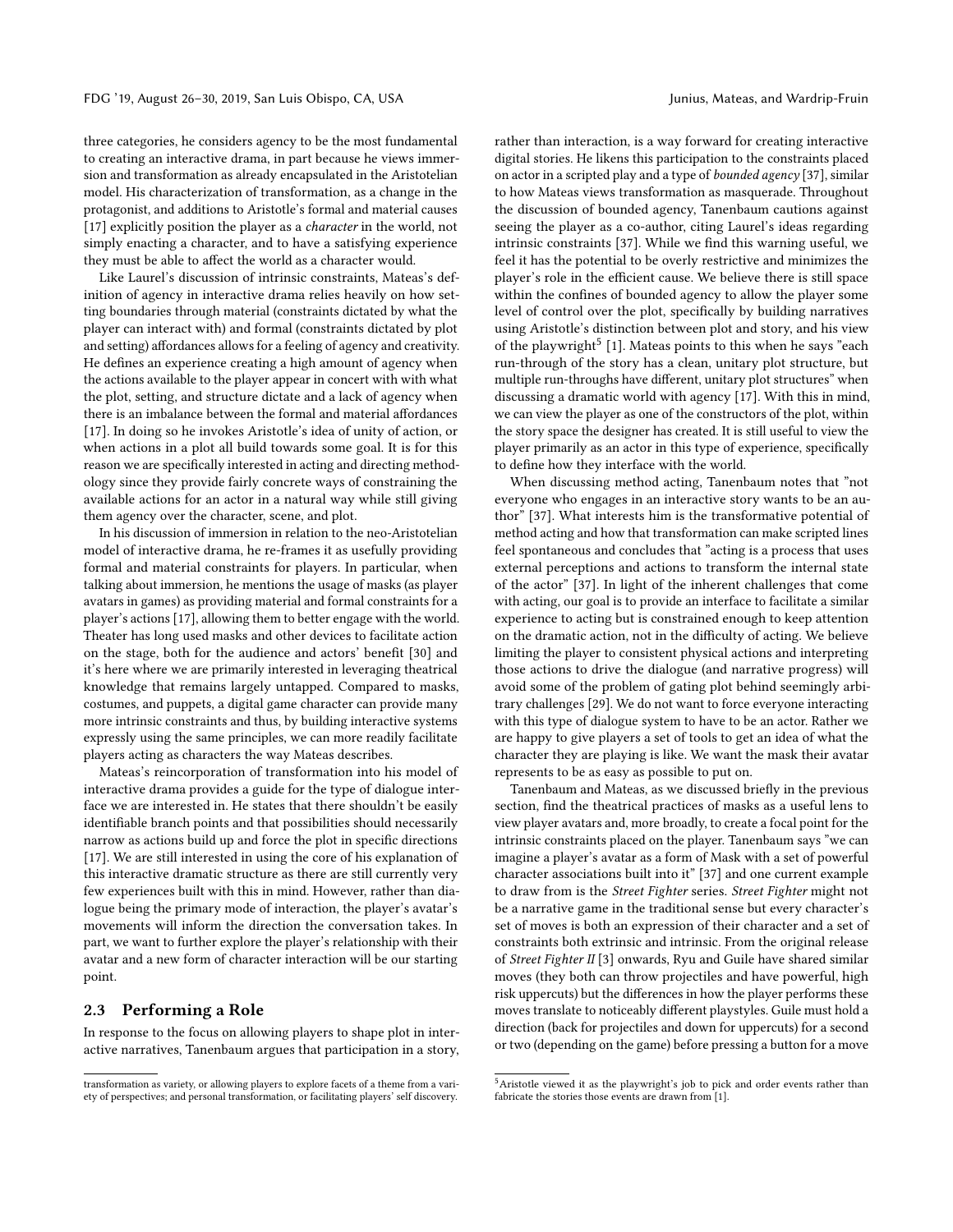to register. Ryu needs to perform a quick series of directional inputs before pressing a button for a move to register. When playing either character, the player will develop the sense that Guile is someone who needs to plan and focus for more powerful attacks while Ryu is more willing to rely on his reflexes. With this in mind, while we don't want to replicate the special moves system found in Street Fighter (and numerous other games in the genre) we do find their connections to masks and physical acting affirming in our desire to use character movement as players' primary interface with a plot.<sup>[6](#page-4-0)</sup>

If we want to follow the promise presented by Laurel's belief that bringing the audience into the experience makes them actors, then we need to be building systems around constraints of performance of character in the same way we build systems around combat and navigation of space. Noticeably absent from much of the work done applying theater to games is theatrical direction, where many of the decisions about the use of space and physicality reside. This is why we view the player as only one of the authors of the plot in our proposed approach. It is up to the game itself, through a system heavily informed by directing and acting methods discussed in the following section, to interpret the player's actions and add to the plot based on that interpretation and available story content.

# 3 THEATRICAL THEORY AND PRACTICES

In this section we look to an interpretation of the Stanislavsky method, elements of Japanese  $N\bar{o}$  theater, and the Viewpoints practices as a basis for constructing a set of player actions and a model of interpretation. We picked these techniques specifically because they are practices used in training actors and directors in addition to being incorporated into the rehearsal process. We want to be clear, we are not saying these are the only ways to facilitate the type of physical acting we are trying to create. There is far too much written on physical acting to be comprehensively incorporated into this paper and the practices we discuss below were the ones we felt fit our goals the best. We should also note that these practices focus on training humans to act in physical space themselves. Because of this, given that we are building a digital system, our interest rests more in how these different techniques convey emotion—though the specifics of how they facilitate the internal transformation of actors are still useful to consider for exploring the relationship between player and avatar.

In attempting to create the outline of a digital model of physical performance, we are not attempting to capture and encode a single model and philosophy. Instead, and in concert with the intrinsic constraints we seek to create, we believe drawing from different traditions will allow us to construct a model reflective of our desire to mold dialogue around player actions.

## 3.1 Stanislavsky and Energy

Stanislavsky's method is one of the foundations of modern, naturalistic acting and though his work was indeed published, the changes he made towards the end of his life were instead primarily passed down through the Moscow Art Theater Studio Theater School and the State Institutes of Theater Art in Moscow and St. Petersburg. What Stanislavsky left behind would evolve into the Method of

Physical Actions. This evolution would emphasize each actor's relationship to everyone else on stage as action was performed, further strengthening Stanislavsky's view of stage action as being born from disagreement, conflict, or struggle between people [\[15\]](#page-10-21). This definition of action allows us to further embrace Laurel's view of the impreciseness of drama [\[14\]](#page-10-10) and more easily embrace a system's failure to properly interpret the player's actions as a source of conflict. In this way, we want to treat the interpretation system itself as part of our digital stage and as a partner for a player to play off of.

Another component of stage action for Stanislavsky is that the conflict generating the stage action must come from somewhere within the world of the play and be directed towards a partner. Whichever character initiates a conflict is considered the leading character of that action. For Stanislavsky, there are only two possible relationships between characters engaged in a conflict. Either the leading character is attempting to impose their view onto another character or they are making an observation about their "opponent" [\[15\]](#page-10-21). While much of the mechanics of what Stanislavsky describes here in regards to conflict is more applicable to how dialogue is authored for our proposed model, the concept of the leading character fits well with our goal of building dynamic conflicts in a plot. By having the model consider a new leading character after every action, the player will not always be the one in control of the direction of an action. With this, we hope to achieve the unique, unitary plot structures Mateas describes [\[17\]](#page-10-11) with the addition of failures of the model to always interpret player intent correctly being a source of action.

When actually, physically performing a role, Stanislavsky refers to the concrete, external performance of a stage action as an actor's adjustment. He describes the particular arrangement of adjustments, defined in a production's rehearsal to be repeated each show, as part of the mise-en-scéne, the arrangement of scenery and stage properties in a play. Crucially he notes that it is impossible to predict exactly what an actor will do within the constraints of the mise-enscéne and that an actor's adjustments should never become fixed and repeated [\[15\]](#page-10-21). This is of particular importance to us as we want to build enough constraints into our model to allow players a range of physical expression without relying on something as discrete as the move inputs in Street Fighter. We are still constrained by making a digital system and, to reduce the complexity of the interface, we necessarily limit the number of gestures available to the player and rely on some number of authored animations rather than ask the player to construct complete gestures entirely on their own.

Important to Stanislavsky's view of physicality is the concept that each action is performed with some amount of energy and that actors' external movements should be preceded by an internal movement. He likened this internal movement to controlling a ball of mercury and that an actor's body should be reacting to where the actor wills the ball. Additionally, he makes sure to note that this direction of energy should not only be contained within an actor's body but flow out as an extension of their will. With energy, like with conflict, containing it within a single actor or character is not enough. To create a stage action, energy must be directed at a partner and the direction of energy towards a less than willing

<span id="page-4-0"></span> $6$ Elemental Flow [\[11\]](#page-10-27) is a conversation based role-playing game currently in development also drawing inspiration from fighting games.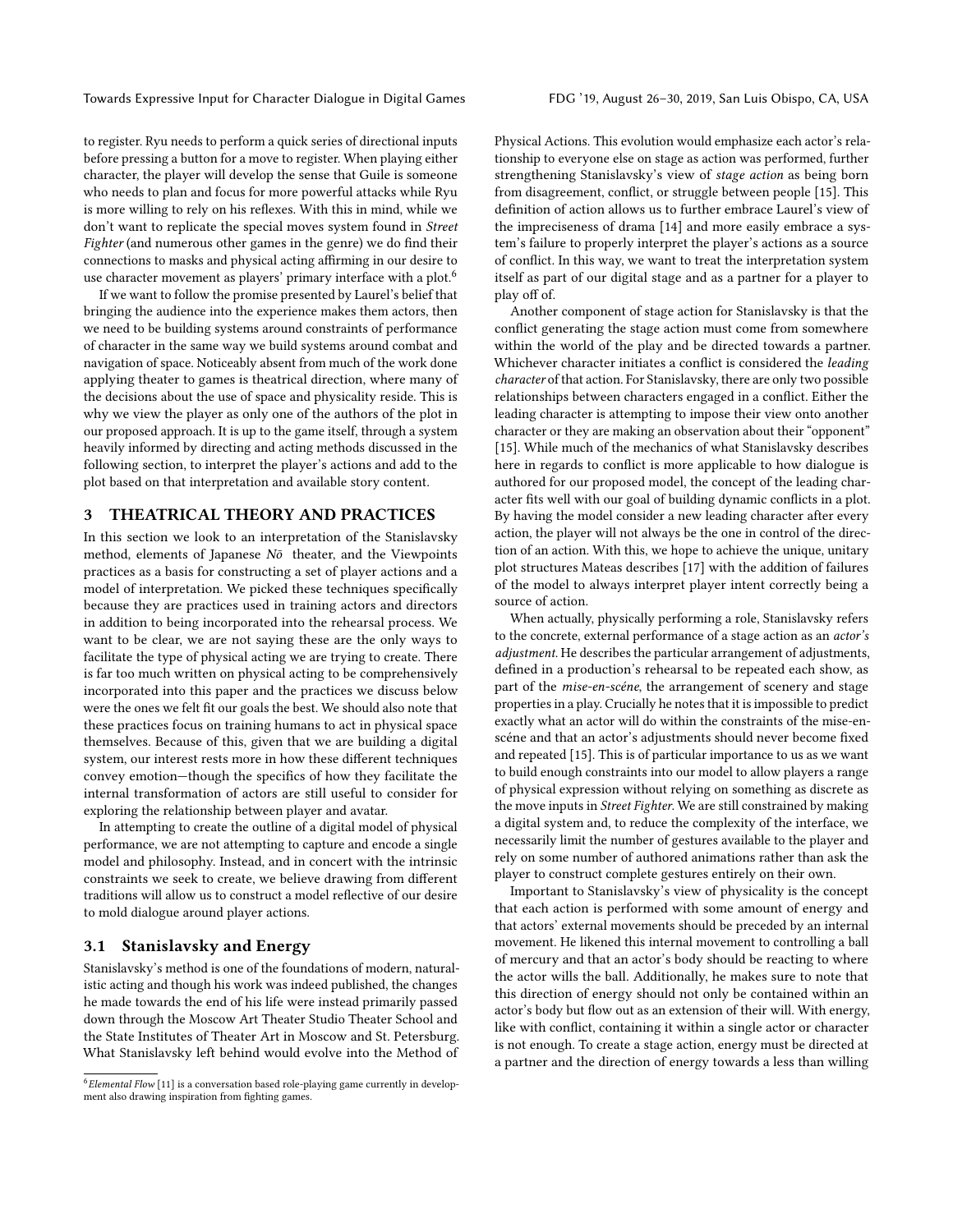partner is a dispatch of energy with impediment.<sup>[7](#page-5-0)</sup> Of note is the two forms the impediment can take. First, an actor can restrain energy that wants to be directed at their partner. Second, an actor can direct energy at their partner to push them away [\[15\]](#page-10-21). We view this concept of energy as fundamental to building the library of gestures for players to use, particularly because it allows for much more readable expressions of player intent than purely relying on a model of movement through space. Additionally, by basing the meaning of gestures on this definition of energy, the interpretation of a gesture can be deterministic in our simplification of physical acting, allowing players to more easily understand how the system views their adjustments without being overly prescriptive (as gesture is not the only element of picking a line of dialogue in our model).

This is one of our reasons for limiting the player to three distinct gestures. By default, a character will project energy, though with little force, towards other characters and willingly receive energy. The three gestures then correspond to Stanislavsky's description of energy flow between characters. One will represent the unimpeded flow of energy to bring the other character closer to the gesturing character's view or position. One will represent the projection of energy at a character to repel that character and close the gesturing character off. One will represent the restraint of energy towards another character to hide the gesturing character's feelings towards the other character.

With regard to objects on stage, Stanislavsky puts them in two categories, objects that bear a psychological load and objects that do not. Objects that bear a psychological load are explicitly tied to a character and help an actor explore that character's internal life and their relationship to other characters. Note that these objects do not have to belong to the character to have a psychological load. Objects that do not have some psychological importance are simply tools for actors to add to their performance [\[15\]](#page-10-21). In his description of the material affordances, Mateas notes the importance of objects for player action [\[17\]](#page-10-11) and our interest in objects is much the same as his. We consider objects that bear a psychological load as modifiers to gestures of a character rather than being additive. They afford us a way of altering the energy system underlying gestures and the gestures themselves while still maintaining our limit of three available gestures. Similar to the concept of the leading character, Stanislavsky's two categories of objects create the possibility of more dynamic interactions between a player and NPC through the use of both types of objects, and even changing which objects carry psychological load on repeated playthroughs to allow for more transformational variety as Mateas describes [\[17\]](#page-10-11).

While we do see Stanislavsky's concept of a character's superobjective, a volitional objective (an answer to the question "what do I want?") that must encompass all of a character's desires [\[15\]](#page-10-21), as useful to building constraints for players, we believe it exists too much at the editing level for our purposes. Additionally, the Method of Physical Actions was a step away from this purely internal focus, which characterized much of the American interpretation of Stanislavsky's work [\[15\]](#page-10-21), and more interested in how the external informs the internal (what actually interests us). This is also one of reasons for taking inspiration from Zeami's essays on  $N\bar{o}$  theater.

#### 3.2 Zeami and  $N\bar{o}$  Theater

Zeami Motokiyo was the progenitor of  $N\bar{o}$  theater in Japan during the 14th and 15th century where he built his father's theatrical practices into a total experience, incorporating mime, dance, poetry, and song—a practice that has continued to present day. Zeami's essays we are drawing from were never intended for wide circulation and are primarily concerned with defining his views on how  $N\bar{o}$  should be practiced, both in the mechanics of the art itself and the complete commitment needed by an actor from the age of seven onwards [\[30\]](#page-10-20). Of course we aren't in the position of asking for this level of commitment from our players, but for Zeami, his art was a lifetime commitment—and his likening of the aesthetic effect of theater to a flower, and its ever changing nature, reflected this [\[30\]](#page-10-20).

His metaphor is still useful for our purposes as one of his primary concerns, like Stanislavsky, is that performance must be alive, grow, and change with both the practitioner and the audience. One final note before we discuss some of his philosophy and practice: unlike Aristotle, Zeami was a practitioner of theater and as a result, he often makes note of how his teachings should be used in relation to an audience [\[30\]](#page-10-20). As we are making a digital game, and explicitly interested in Laurel's view that a player/interactor is an actor [\[14\]](#page-10-10), this reminder of having an audience is useful since we do not want to build an experience that requires theatrical knowledge to be engaging, much like how Zeami thought it necessary to create an engaging experience regardless of an audience's understanding of  $N\bar{o}$ 

In describing role play, Zeami states that, in general, role play involves imitation, though the degree to which the imitation reflects reality depends on the station of the character being portrayed. He notes that it is not just movements that must be imitated but dress and how poorly considered costumes can undermine a performance. Additionally, when describing the role play associated with different roles, especially of women and old men, he emphasizes the importance of conveying grace, as well as character, through physical movements. Regarding his description of how an old man should be played, he likens the movements to capturing the same beauty as an old tree still blossoming [\[30\]](#page-10-20). For Zeami, physical action was about conveying both the physical and internal truth of a role, though in a significantly more stylized way than Stanislavsky, and it is this approach to stylization that we want to use to inform the actual gestures players perform. Stylization can help make gestures more clearly read as a particular affect and more easily surface some of a character's internal feelings, making it easier for players to understand their character in the moment [\[2\]](#page-10-22). Additionally, Zeami's view of the importance of looking the part, not just acting the part, strongly parallels Laurel's view of intrinsic constraints creating an explorable space of action, a guiding principle for us when creating our characters' physical appearances.

Similar to Stanislavsky's view that all stage action must come from the text of a play, Zeami sees all movement as necessarily being informed by the words chanted on stage or, "communicate first by hearing, then by sight." In his example of an actor portraying a character weeping on stage, Zeami notes how if the gesture of raising a sleeve to the face precedes the concept of weeping, the words will seem out of place and the totality of the moment is reduced. More broadly he states how a person's intentions give

<span id="page-5-0"></span><sup>&</sup>lt;sup>7</sup>This is in contrast to the unrestricted flow of energy characters can project.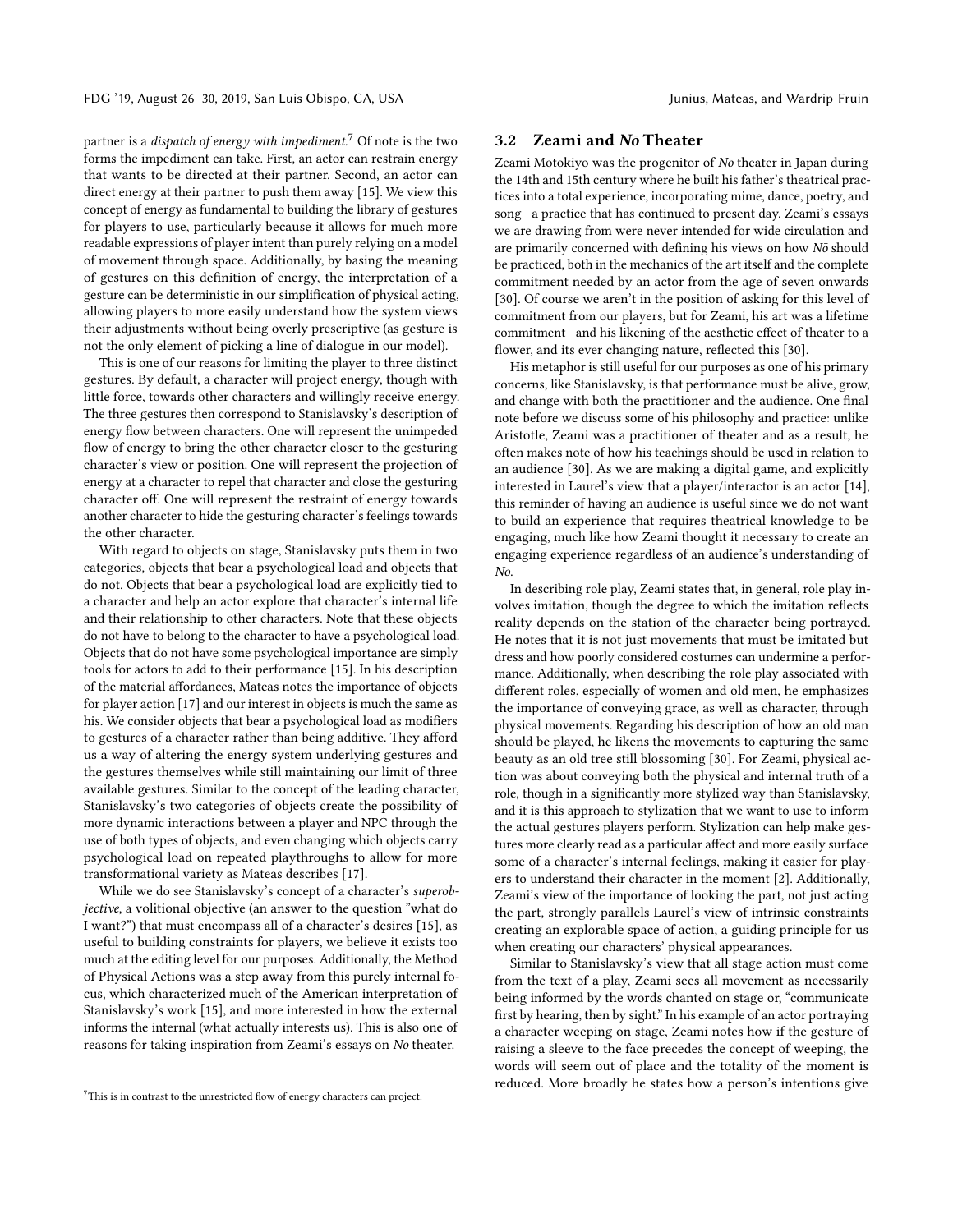way to their behavior and that by informing movement on stage with the words of a play, the action will feel natural [\[30\]](#page-10-20). This is a much finer grain view than Stanislavsky's volitional objectives and informs us of another utility we must write into characters' lines: a suggestion of action. Though we are picking the next lines of dialogue based on what the player does, those lines should help guide a player in some way towards further stage action to keep them continuously engaged in how a scene plays out.

When describing the necessary novelty of performance, Zeami emphasizes the need for an actor to continue to find new ways of performing the same gesture to, if nothing else, continue to refine their art. He also notes that even if there aren't visible external changes to the performance, the audience will pick up on the novelty the actor has found. It is from this novelty of performance Zeami sees the transformative potential of acting and in his example, how an actor can move from imitating an old man to becoming one [\[30\]](#page-10-20). For our model, and since we are interested in having the player help construct the plot, Zeami's view of the power of transformation for an actor is very much what Tanenbaum describes as a way forward for interactive narrative. By giving the player control of their adjustments at all times, they will be able to find the novelty Zeami describes even if they find themselves in a plot they've already experienced.

Zeami likened what the audience sees of an actor on stage to a marionette and the actor's presence and intensity of mind to the strings controlling the puppet [\[30\]](#page-10-20). By turning the audience into an actor, in one sense we are expressly going against his belief that the audience should never see the puppet's strings. In another sense his metaphor is useful to us in how it ties back to the transformational pleasure of becoming another character. For us, it is the player's job to breathe life into their character and become that character through the interface we build. We may be asking the player to use the strings Zeami describes, but if we can make the strings disappear and facilitate the player feeling as though they are acting, we will have succeeded both in creating a new type of dialogue system and keeping the audience unaware of the puppet's strings.

#### 3.3 The Viewpoints

The Viewpoints approach to movement and staging was born out of the 1960s and 70s and a desire to question everything about traditional performance techniques. It was partially a reaction to the internal focus of the American interpretation of Stanislavsky's work. Born from innovations in dance and choreography, the Viewpoints turned the source of movement inward and expressly professed that whatever movements came from this shift in perspective was the art itself or, "what made the final dance was the context of the dance" [\[2\]](#page-10-22). Viewpoints, much like Zeami and Stanislavsky, sees the process of performance as integral to the final product. This perspective is integral to our approach to plot as being a collaboration between the player, designer, and game system. Additionally, it provides another description of Mateas's view of the transformational variety of interactive drama and the value of such variety.

Anne Bogart an Tina Landau define the Viewpoints as:

• "A philosophy translated into a technique for (1) training performers; (2) building ensemble; and (3) creating movement for the stage" [\[2\]](#page-10-22).

- "A set of names given to certain principles of movement through time and space; these names constitute a language for talking about what happens on stage" [\[2\]](#page-10-22).
- "Points of awareness a performer or creator makes use of while working" [\[2\]](#page-10-22).

They also use nine Physical Viewpoints, separated into Viewpoints of Time and Viewpoints of Space, rather than the Six Viewpoints developed by Mary Overlie [\[2\]](#page-10-22). These Physical Viewpoints are our primary basis for interpreting a character's movement through space to build a narrative nav-mesh as well as informing contextual actions related to the playable space. Bogart and Landau also developed Viewpoints for voice, but the incorporation of voice is beyond the scope of our model for now. What follows is a discussion of the nine Physical Viewpoints.

3.3.1 The Viewpoints of Time. These include tempo, the rate of speed at which movement occurs; duration, how long a sequence of movement continues, specifically how long a group of people stay inside a certain section of movement; kinesthetic response, the impulsive movement that occurs from a stimulation of the senses; repetition, repeating a movement within your own body or repeating the shape, tempo, gesture, etc. of something outside your own body [\[2\]](#page-10-22).

For our model, these Viewpoints primarily inform the development of the interface between player and character. We seek to give players as much control as possible over their character's movements and gestures, within the constraints of purely digital input. We particularly want to allow players to explore tempo and duration, with the gestures we create for characters, by allowing them to choose how quickly to perform and how long to hold particular poses. We cannot capture the granularity of what these Viewpoints are capable of in physical space, in part to avoid overwhelming players with options, but we feel that by providing players a constrained version (the distinct default, run, and slow walks described in Section 1.1) we will allow them to experience a similar type of expressiveness in a much shorter amount of time.

3.3.2 The Viewpoints of Space. These include shape, the outline the body (or bodies) makes in space made up of lines, curves, or some combination. Additionally the shape can either be stationary or moving and can take one of the following forms: the body in space, the body in relation to architecture, the body in relation to other bodies; gesture, shape with a beginning, middle, and end and broken into behavioral gestures $^8$  $^8$  and expressive gestures $^9$  $^9$ ; architecture, the physical environment and its effects on physical movement to cre-ate spatial metaphors<sup>[10](#page-6-2)</sup>; spatial relationship, the distance between things on stage especially one body to another, one body (or bodies) to a group of bodies, and the body with architecture. Additionally there is an emphasis placed on extremes of distance and the expressiveness of changes in distance; topography, the landscape, floor pattern, and design of a space as characterized by movement through it [\[2\]](#page-10-22).

These Viewpoints are the primary basis for the creation of a narrative nav-mesh, with particular attention paid to architecture and

<span id="page-6-0"></span> $^8 \rm{These}$  are observable behaviors in everyday reality. [\[2\]](#page-10-22)

<span id="page-6-2"></span><span id="page-6-1"></span> $^9$  These are abstract and symbolic gestures aimed at representing an internal truth.  $\left[ 2\right]$ <sup>10</sup>The process of giving form to feelings like "I'm trapped" or "I'm up against the wall." [\[2\]](#page-10-22)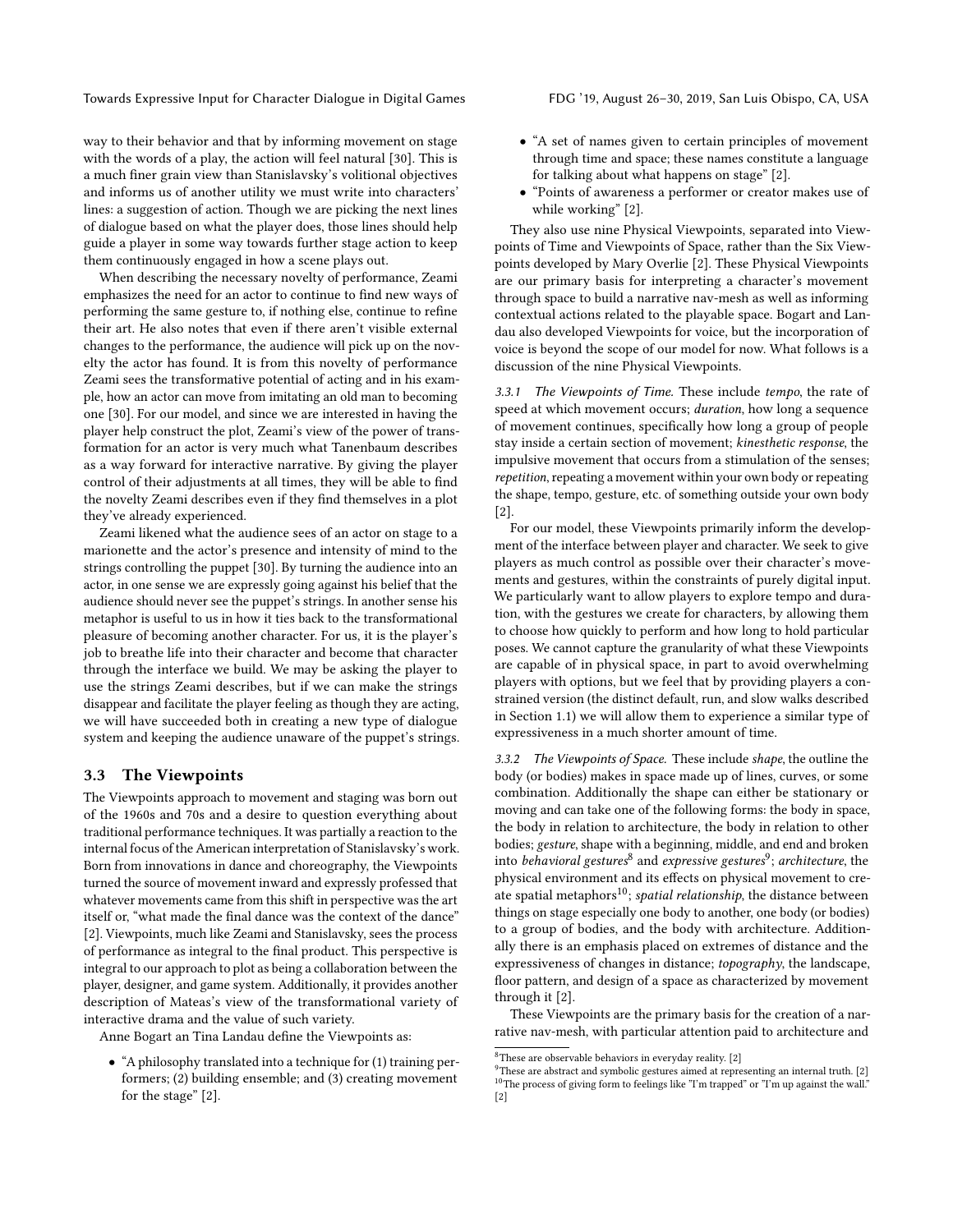topography. Topography especially can allow us to create spaces that change the way a player's character is able to move, allowing them to directly feel their character's reactions to the environment and choose how to play with that reaction. By building a model grounded in the shapes created by the position of players in their environment and relative other characters, we can begin to interpret player movement through space in a constructive way and use that interpretation to pick appropriate lines of dialogue.

3.3.3 Soft Focus. This is described as the physical state where the eyes relax and take in more than simply one or two things in sharp focus. A primary goal of soft focus is to allow a person to look at their surroundings and other people without desire. In the physical space, this is primarily to allow actors to have a more holistic view of the space they inhabit and connections to everything happening on stage [\[2\]](#page-10-22). For our purposes this concept is useful for two reasons. First, we want players to do more than stand in front of other characters to interact with them, encouraging them to move through the environment, either through dialogue or the design of the space itself. Second, as players are not in direct control of what their character says, their relationship to other characters will not be purely transactional since the other characters are the core of the experience not simply a means to an end.

Bogart and Landau explicitly position the Viewpoints as a collaborative approach to performance with the goal of, to return to Laurel's intrinsic constraints, giving performers the freedom to explore all possibilities within a space [\[2\]](#page-10-22). Noteworthy for our purposes is that all of those possibilities represent a valid approach to the performance [\[2\]](#page-10-22). Therefore all the actions our interface enables must allow player expression to the game system to be used in the construction of the plot in some capacity. Beyond this, there are significantly more details about the Viewpoints than we can include, the bulk of which are about the specifics of their practice and incorporation into the rehearsal process.

We should note that we are not the first to attempt to create a computational system inspired by the Viewpoints. The Viewpoints AI project [\[12\]](#page-10-28) sought to create a gesture recognition system using physical gesture. Unlike the system we are proposing, the Viewpoints AI utilized Microsoft's Kinect as its source of input and used Bogart and Landau's ideas as a way to translate the player's performance in physical space into something understandable by a virtual character. As we have already stated, we are not building a system to recognize physical gestures from players' bodies, rather, we are using the Viewpoints to guide our design of player actions, both by having these actions always be interpreted meaningfully by the system and through our decisions of which viewpoints to put directly under the player's control and which are concerns more for content authoring.

# 4 EXISTING GAME CASE STUDIES

In this section we will briefly look at various games to come out of the interactive narrative space and how their gameplay relates to our discussion of theater's usage of physicality and space as well as plot and story structure. Not all of the games in this section are interactive dramas or even explicitly interactive narratives but each game's focus is the interaction between characters, even if the player does not have an avatar.

## 4.1 Façade

Mateas and Stern's Façade [\[19\]](#page-10-29) is explicitly an interactive drama and focused extensively on implementing the neo-Aristotelian model of drama Mateas outlined [\[17\]](#page-10-11). Integral to the interaction model was the concept of *discourse acts*, actions the player expressed through dialogue with the characters using a text parser, rather than the physical acts of firing a gun or obstacle avoidance [\[20\]](#page-10-30). Additionally, the two NPCs present, Grace and Trip, interpret the player's lines through abstract social games. These include the affinity game, responsible for determining whose side the player is taking; the hotbutton game, responsible for surfacing incendiary topics, exposing character backstory, and updating the affinity game; the therapy game, responsible for updating Grace and Trip's self-realization about their problems [\[20\]](#page-10-30).

Much of the structure of Façade is rooted in the concept of beats, primarily to afford a level of autonomy to the characters within the plot [\[18\]](#page-10-31). Due to beats having an underlying canonical structure [\[20\]](#page-10-30), we can characterize the drama manager in Façade as reconstructing the plot to fit reasonably well with whatever the player does. Additionally, Façade selects new beats to add to the plot based, in part, on an Aristotelian tension arc [\[20\]](#page-10-30).

When outlining Façade, Mateas pointed to the importance of embodied interactions, including moving through the environment, interacting with objects, and physical contact with characters [\[17\]](#page-10-11). In the final experience, these are implemented but not foregrounded to the same degree as the player typing dialogue. Compared to our discussion of physicality in theater, Façade is light on those elements though it still exists at the acting level because the game treats the player first as a character in the world and expects them to infer the effect of their behavior through a playable model [\[20\]](#page-10-30). The way Façade uses its real-time playable model of character dialogue to redirect the plot is a major inspiration for our proposed relationship between player movement and character dialogue.

For our proposed interface, we want to provide the player with something more constrained than the free form text input of Façade, in part to avoid unproductive misinterpretations of input. With that in mind, we still want to build an expressive space of player driven gesture—and use the more constrained space to enable players to more easily understand the rules governing their interactions than some of the abstracted games in Façade would allow [\[20\]](#page-10-30).

#### 4.2 Prom Week

Unlike the other games in this section, Prom Week is a social interaction game where the player is not a character and exists more as the narrative causality driving certain characters. Integral to Prom Week's design was the concept of a "social physics engine," invoking the emergent properties of physics simulation in many modern games [\[22\]](#page-10-32) (and similar to what we discussed in Section 2.1). The primary point of interaction a player has in the game is choosing what social action a character should take, chosen from a list organized by characters' desires [\[23\]](#page-10-33). Characters' desires are determined by the social considerations created by the underlying social network [\[23\]](#page-10-33). Once an action is chosen for a character, it is up to the other character to decide whether to accept or reject the intent behind the action (like being asked out on a date) [\[21\]](#page-10-34). Though Prom Week bases its social exchanges between characters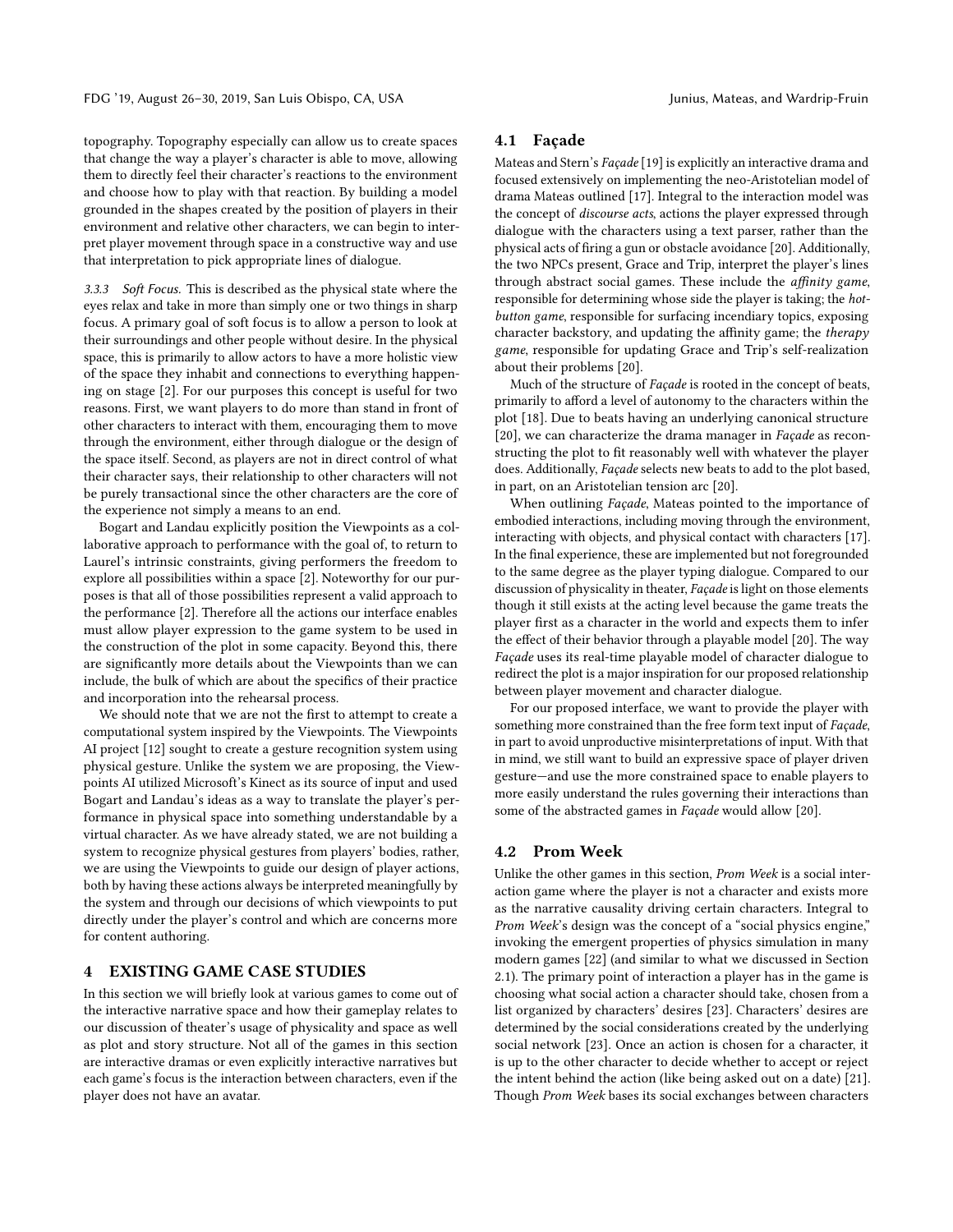on Goffman's dramaturgical analysis and Berne's psychological games, these actions' focus on characters changing their relationships [\[23\]](#page-10-33) in fact creates the same type of stage action Stanislavsky describes.

The player's relationship to Prom Week and all of its characters exists at the editing level even though there is an underlying playable model of social interaction. This is because of the game's turn-based nature. That said, the game does allow for creative, combinatorial approaches to character action through the creation of a story world without explicit connections between actions and world states [\[23\]](#page-10-33). Additionally, while the characters do play stylized animations<sup>[11](#page-8-0)</sup> in response to events, they are less character-specific than our goals for player controlled gestures and movement. Our main interest in Prom Week is its distillation of theories from the social sciences and observations from the operations of media into working, playable models in a digital game. Also important to us are the game's affordances for plot generation stemming from the variety of approaches to problem solving it allows [\[25\]](#page-10-35). While Prom Week is not expressly a story generator, that its primary concern was with characters' goals, not with a well structured plot, allows for a significant amount of transformational variety and player expression in the creation of a plot through a given scenario.

This variety in the plots through a given scenario was facilitated by Comme il Faut (CiF), the social system of Prom Week, and its decoupling of character, role, and action within the system [\[22\]](#page-10-32). Another important goal of CiF was to reduce the burden of authoring social exchanges compared to the behaviors of Façade [\[22\]](#page-10-32). This modularity lends lends itself to our goal of building plots based on players' actions, incorporating the Viewpoints' emergent view of movement, and our observation of the potential transformational variety in Stanislavsky's concepts of leading characters and objects bearing psychological load.

#### 4.3 Versu

Versu is an interactive drama built using autonomous characters constrained by social practices (recurring social situations) [\[8\]](#page-10-36). Characters' actions arise from their own beliefs and desires—rather than characters being forced into acting based on a drama manager [\[8\]](#page-10-36). Additionally, Versu decoupled social practices from characters and characters from roles, similar to what was done in Prom Week, to allow for significantly more possible variations within a story [\[8\]](#page-10-36). By making everything modular and simulation driven, one of Versu's goals, along with its button clicking interface, was to make the process of understanding the rules of the world easier, and thus allowing the player to act in a more informed way than in Façade [\[8\]](#page-10-36). With the type of interface we've been describing, we want to split the difference between Versu's explicit, always valid, set of choices and Façade's purposefully obfuscated underlying systems. As described in the section on the Viewpoints, we believe that everything the player can do should be valid to the simulation (as Versu does) though we also see the value in the hiding some of the details about the underlying system to further ground the player in the experience (as Façade does).

What the player is physically doing in Versu is no different from our earlier characterization of dialogue trees and Prom Week's interaction, meaning the interface itself exists at the editing level. To return to Zeami's comparison of actors to puppets, Versu makes the existence of the strings controlling the puppet central to the experience. Though we want to create something more continuous and graphically focused than Versu, its autonomous approach to characters, along with its similarities to Prom Week, connect it to our view of plot construction, the emergent properties of movement according to the Viewpoints, and Stanislavsky's concept of the leading character. With this in mind, our proposed system falls somewhere between Prom Week and Versu at one end and Façade at the other. We want to keep the real time interactions and compositional elements of Façade but constrain the base actions available to the player to allow them to get a clearer understanding of the rules governing the interactions as described in Prom Week and Versu.

## 4.4 La Dama Boba

La Dama Boba is an adventure game adaptation of the Lope de Vega play of the same name designed help introduce high school students to theater and the specifics of the play [\[16\]](#page-10-17). The adaptation process was heavily influenced by the Americanized version of Stanislavsky's work [\[16\]](#page-10-17) we discussed earlier. Once Manero et al had picked the player character, Laurencio (the male lead of the original play), they used Stanislavsky's concept of the superobjective for a single character to choose what needed to be cut from the script without breaking their leading character's plot line [\[16\]](#page-10-17). They then separated Laurencio's arc into separate milestones to then turn that section of the play into one of five adventure game challenges that made up the game's plot [\[16\]](#page-10-17). Each character was given an agenda to facilitate conflicts and engage the player through Stanislavsky's definition of stage action [\[16\]](#page-10-17). Additionally, the game was made non-linear as certain milestones were considered to be semi-independent and described as creating a performative space [\[16\]](#page-10-17).

We find the usage of Stanislavsky's objectives interesting from an adaptation perspective but when looking at a playthrough of the finished game [\[5\]](#page-10-37), the connection to Stanislavsky's methods are somewhat difficult to see and could be characterized as the Tale-Spin Effect<sup>[12](#page-8-1)</sup> [\[39\]](#page-10-38) in relation to the design of a game rather than its processes. Some of this is due to the game explicitly being designed as an adventure game and within the constraints of adapting an existing play. In our view, the player's interactions with the game exist at the editing level because of its adherence to adventure game conventions, and thus lack of an underlying playable model, even modeling one of its challenges directly on the battle of wits in The Secret of Monkey Island [\[16\]](#page-10-17). Additionally, the description of the adaptation process is mostly concerned with the design-time writing of characters instead of how characters express themselves in the final artifact.

There are two instances where the game does allow the player to get closer to acting as their character rather than editing them. First, the player must complete a Redonilla<sup>[13](#page-8-2)</sup> [\[16\]](#page-10-17) and is actually finishing sentences on the page. Second, the player must find and

<span id="page-8-0"></span><sup>&</sup>lt;sup>11</sup> Similar to the expressive gestures described in the Viewpoints.

<span id="page-8-1"></span> $12$ When the output of a process hides the underlying complexity of that process.

<span id="page-8-2"></span><sup>&</sup>lt;sup>13</sup>A form of Spanish poetic composition [\[16\]](#page-10-17).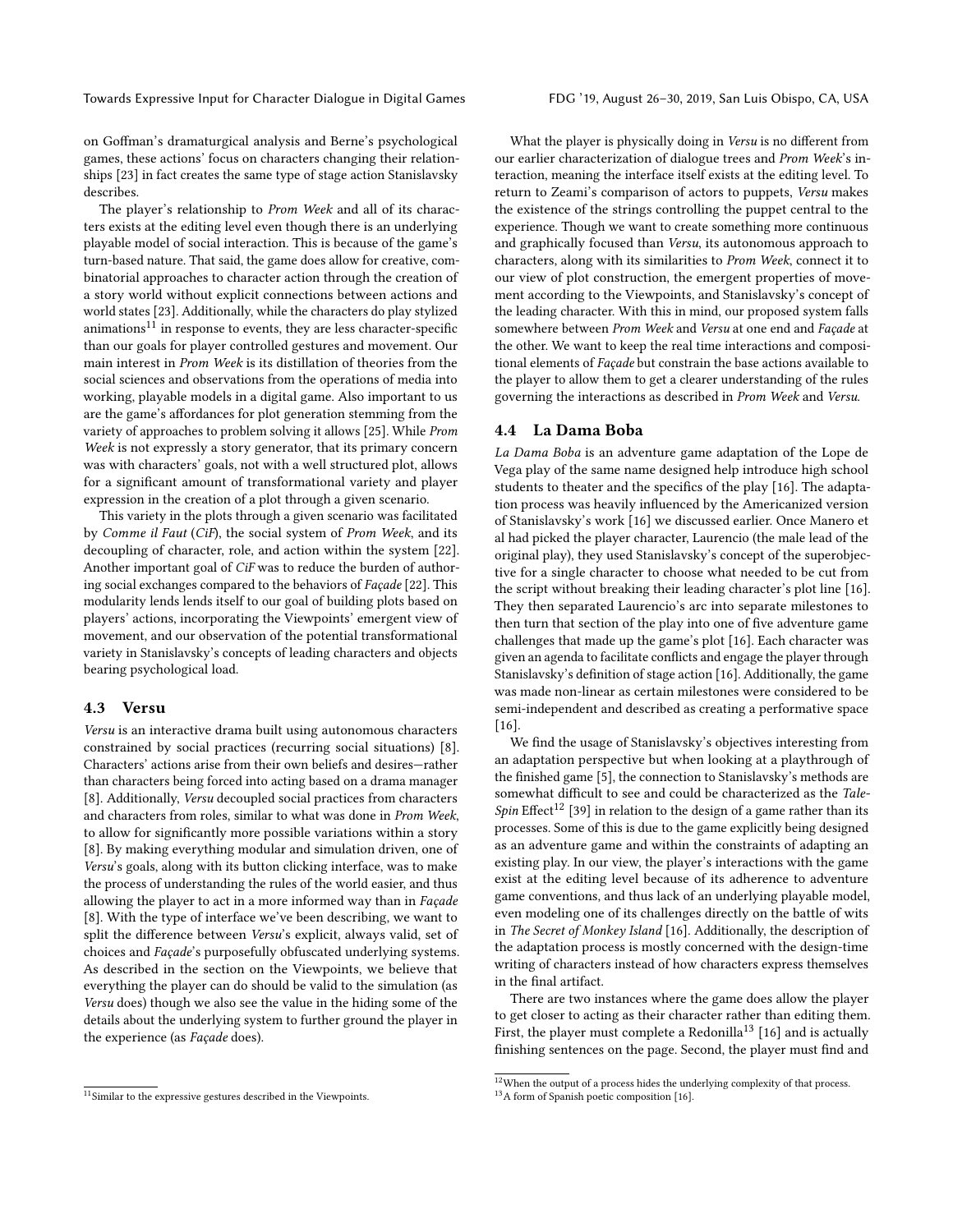correct spelling errors in a poem [\[16\]](#page-10-17), again on a page rather than simply telling the character what to do. In our view, the La Dama Boba game provides an example of the limitations of adapting novel design approaches within the constraints of existing game design paradigms.

# 5 FUTURE WORK

As mentioned throughout, we plan to build a complete, detailed digital model using the theory and practices presented. Our first steps will be to create a prototype of the energy and gesture system we described, to create part of the representation of character state to be used to retrieve a line of dialogue. After that we will begin building a small environment using the principles of the Viewpoints of Space to create a narrative nav-mesh and settle on a representation to describe the movement of a player through that space. Finally, we will combine the player-driven gestures and the interpreted movement into a content request usable by the searchable context-free grammar system Expressionist [\[31\]](#page-10-39) to retrieve an appropriate line of dialogue to display.

# 5.1 Partial Gesture System Description

The gesture system we hope to build has four main steps in its interaction loop:

- The player pressing a button (or buttons).
- The player character performing a corresponding gesture.
- How the gesture was performed updating the values corresponding to emotional affects.
- The largest affect values being used to generate a line of dialogue.

The rules governing the translation of a button press into a character gesture are directly inspired by all three of the theater practices we discussed. Each gesture, beyond the default state, is labeled as one of Stanislavsky's energy states: open flow, closed flow, and projected energy. The animations a character performs when in each of those energy states is that character's physical interpretation of embodying that particular energy state. For example, a character who is usually open and honest about their feelings would have a more open stance towards the other character when performing the gesture corresponding to open flow and when performing the closed flow gesture would position themselves to literally be trying to keep everything they can close to their core, similar to how Zeami describes actors' movements conveying grace and character. Additionally the control the player is given over the tempo, duration, and repetition of each of the gestures comes directly from the Viewpoints of Time and contributes directly to the concept for the basic control scheme for the interface.

Each button corresponding to a gesture can be held for as long as the player wants, holding that gesture for the same time. By repeatedly holding and releasing the button, the player can repeat the full gesture as many times as they want. Similar to the gesture buttons, the tempo buttons can be held as long as a player desires and will increase or decrease the tempo of the performed gesture.

Translating the character's gesture into changes in emotional affect values is again inspired by all three of the theater practices we covered. This step in the interaction loop is analogous to the practices' insistence that physical movement reflect something about the internal state of the character and/or performer. Since we are giving the player direct control over the character's physicality, the way the character moves must have some effect on the kinds of emotional affects they are expressing. Each gesture can increase or decrease the value of each emotional affect the character can express. This update may result in possibly conflicting emotional affect values being raised by the same gesture. For example, if the closed flow gesture results in the character fidgeting in their seat, both the emotional affects of anxiety and joy could be raised at equivalent rates as both can be expressed by fidgeting. Slowing the fidgeting down might make joy's value rise faster than anxiety and speeding it up might have the opposite effect should the player want to have the character be more definite in the way they are expressing themselves.

Our desire to use Expressionist to generate the lines of dialogue corresponding to the emotional affects performed by a character is primarily due to the system's tagging interface. The tagging system allows us to directly use the set of emotional affects with the largest values as part of the rules to generate lines of dialogue and use the three theater practices' common belief that physicality needs to be grounded by a character's or performer's internal state. Additionally, this means that to close the loop of interaction, the dialogue generated is a reflection of the character's physical actions and will help the player decide if they want to continue performing the same gesture, reminiscent of Zeami's belief that words inform the way a gesture is read.

## 6 CONCLUSION

Our goal with this paper is to simultaneously provide a view of the existing relationship between theater, games, and interactive narrative and highlight parts of theater that are useful in understanding character interaction that have not been widely discussed. For this reason our focus was on production techniques rather than pure theory and how those techniques could be applied to digital games. Additionally we wanted to note how much of the existing work in interactive drama, resting heavily on Aristotle, arrived at conclusions regarding the player's relationship to their avatar and plot that had long been a concern of theater practitioners. Furthermore we feel these theater practitioners' specific views on an actors' relationships to characters provide more concrete foundations for interface and gameplay design than the heavily Aristotelian and theory focused leanings of existing work.

We hope that by showing the parallels between the heavily practical side of theater production and the view of a player as an actor, we will not only be able to create a novel game in the future using this work, but we will enable other game designers and academics to explore the player's role in games in new ways. Our interest in the intersection of games and theater is primarily rooted in the creation of new interactive dramas but we believe the lessons learned over theater's history are useful beyond the character interaction we have focused on.

# ACKNOWLEDGMENTS

Thank you to Michael Chemers, Kimberly Jannarone, and Batu Aytemiz for with sources and Isaac Karth and Stella Mazeika for the time and feedback they generously provided.